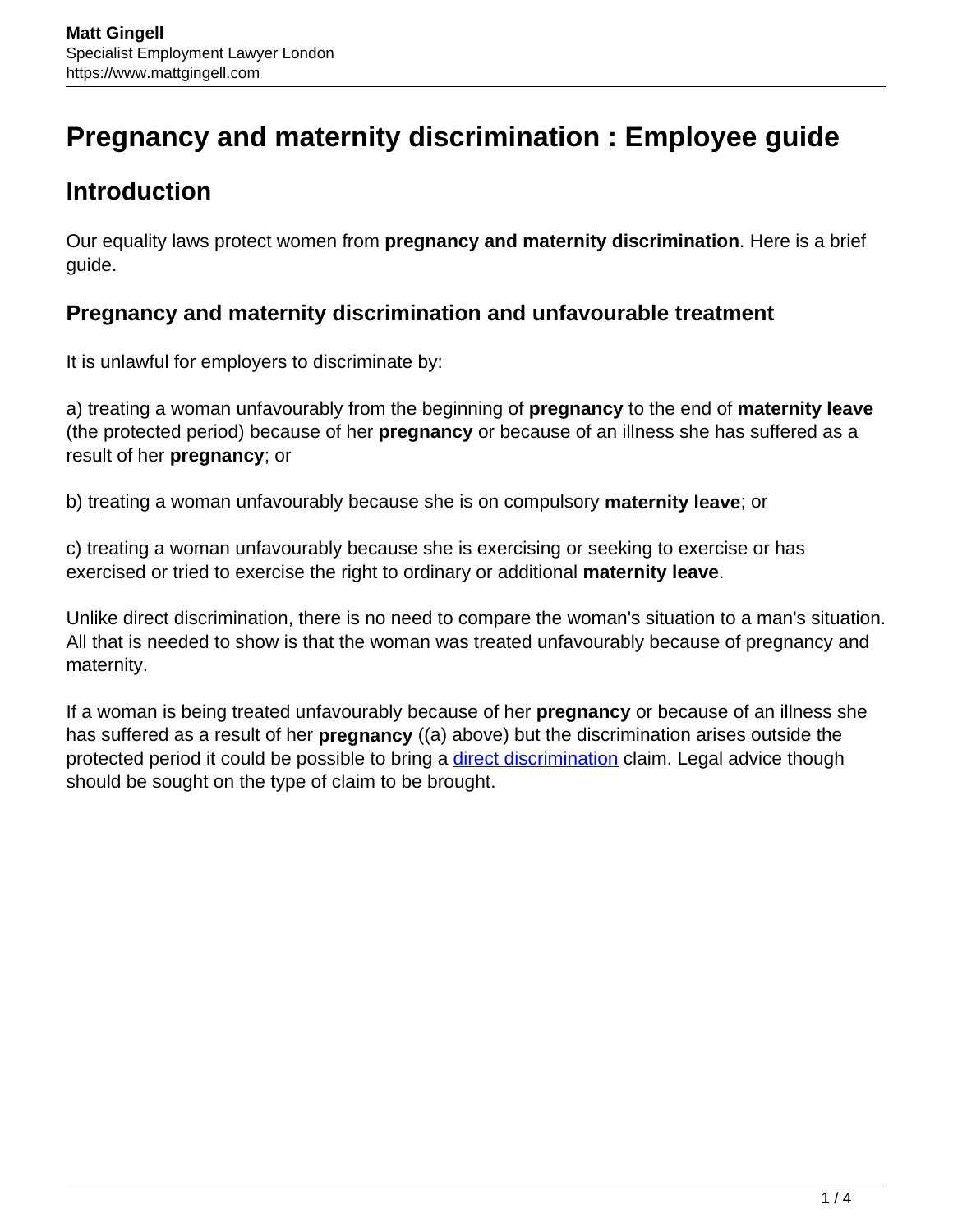A man cannot claim that he has been subject to sex **discrimination** because he has not received the same treatment as a woman in connection with **pregnancy** or childbirth.

#### **Examples**

Examples of unfavourable treatment because of **pregnancy** and **maternity** could include, among other things:

- a) Failing to inform an employee about opportunities for jobs, promotion, transfers and training.
- b) Failing to consult with an employee.
- c) Failing to carry out a risk assessment in the workplace for new or expectant mothers.
- d) Changing an attitude towards an employee after being informed of a **pregnancy**.
- e) Dismissing an employee because of a **pregnancy**-related illness.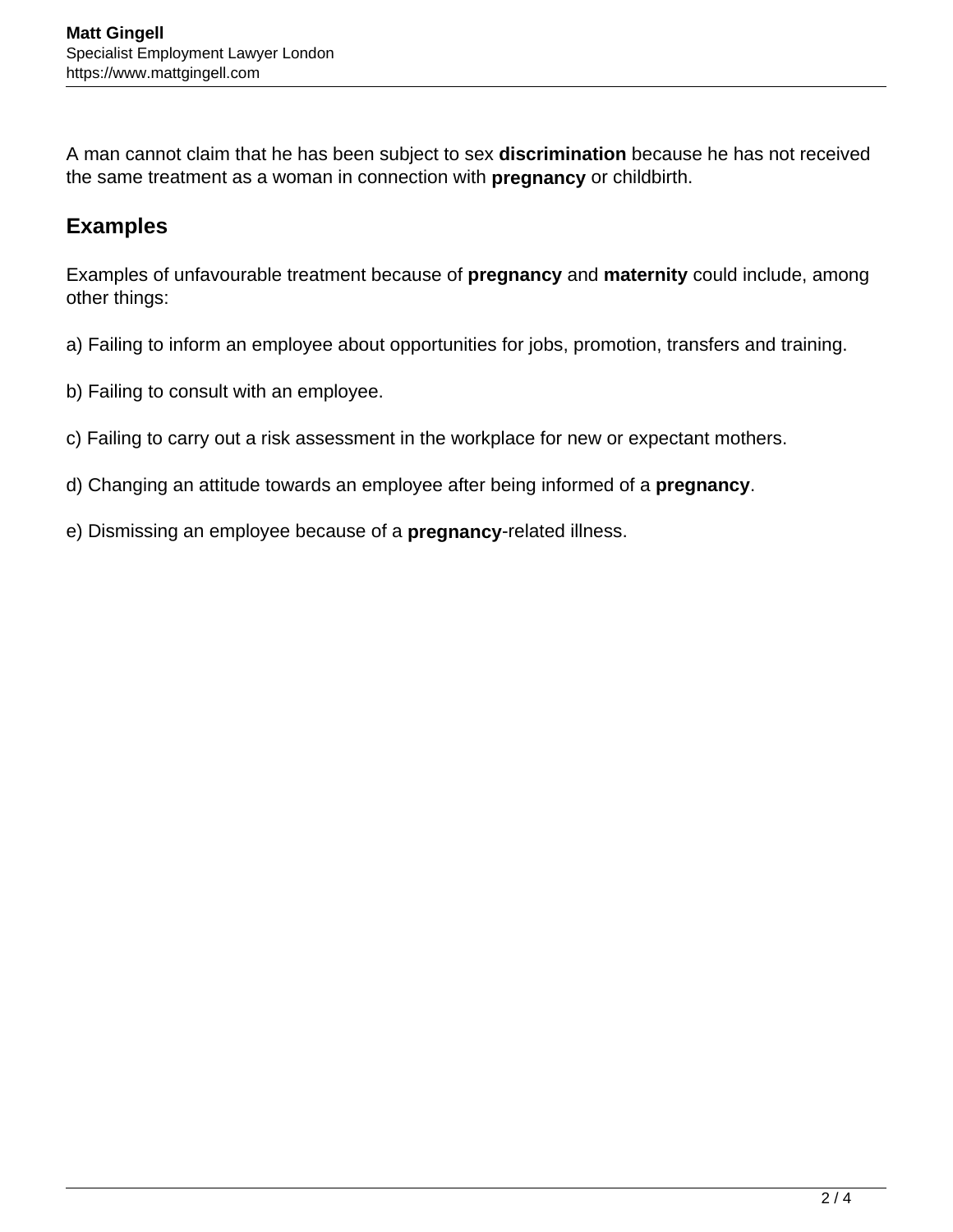#### **Antenatal appointments**

**Pregnant** employees have a specific right to be paid for time off to attend antenatal appointments. A breach of this right would also likely amount to unfavourable treatment.

# **Redundancy**

It is a common misunderstanding that it is illegal to make an employee redundant who is on **maternity leave**. If there is a genuine [redundancy/](https://www.mattgingell.com/redundancy/)restructuring provided that the employer does not treat the employee unfavourably because of **pregnancy** and **maternity leave** and follows correct procedures a redundancy could be legal.

However, where an employee on ordinary or additional **maternity leave** is at risk of redundancy, she is entitled to be offered any suitable employment vacancy with the employer or any associated company. The employee should have priority over other employees at risk of redundancy.

The terms and conditions under the new role must not be substantially less favourable than the terms and conditions under the previous role.